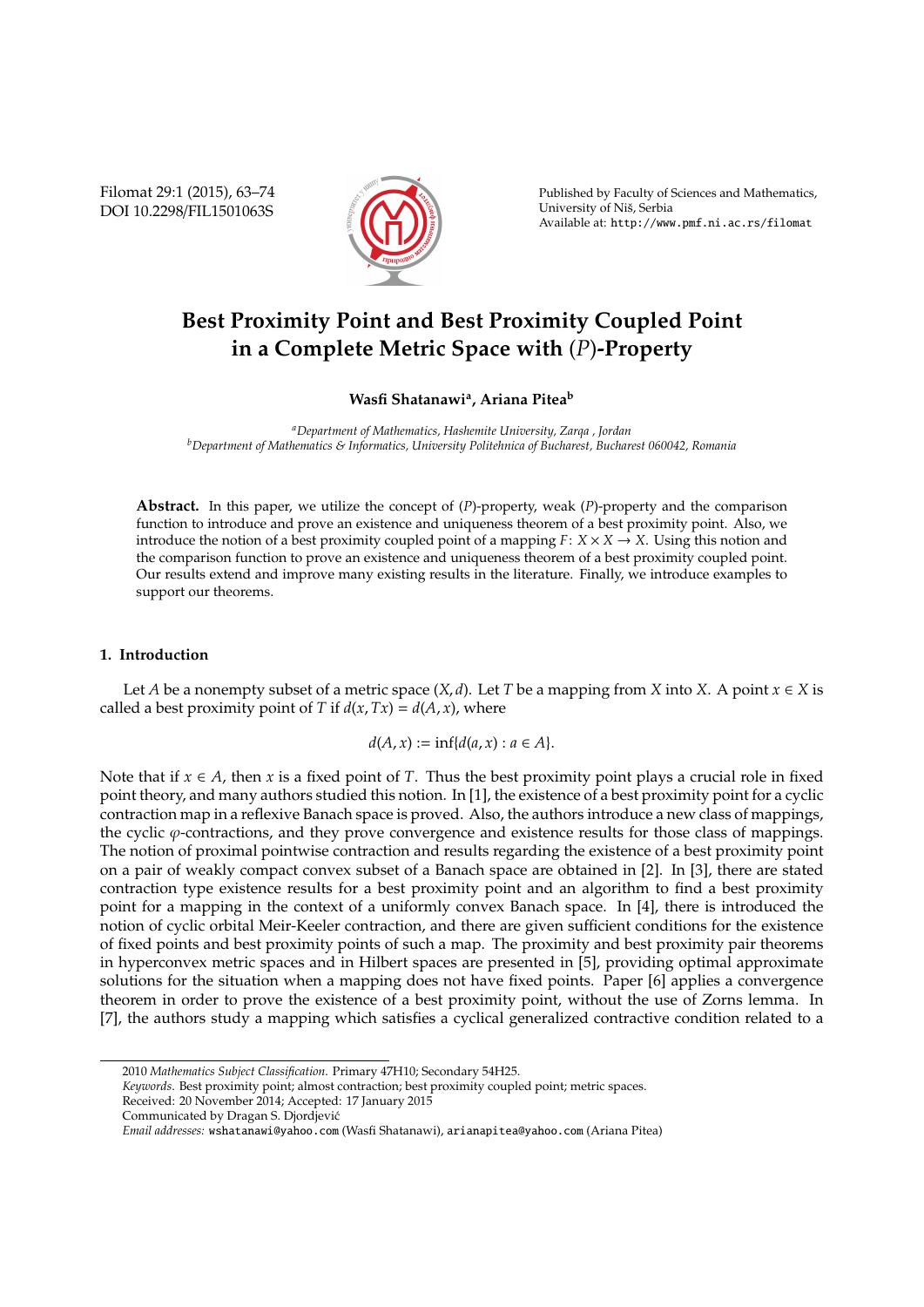pair of altering distance functions. Paper [8] introduces the class of *p*-cyclic  $\varphi$ -contractions, larger than the *p*-cyclic contraction mappings and presents convergence and existence results of best proximity points for mappings from this class are obtained. In [9], Sankar Raj studied a fixed point theorem for weakly contractive nonselfmappings based on the notion of (*P*)-property. For some interesting examples of pairs having the (*P*)-property, we address the reader to [9], [10], [11]. For some work in almost contraction see [12]-[20].

In this paper, we introduce the notion of the generalized almost  $(\varphi, \theta)$ -contraction and the notion of a best proximity coupled point of a mapping  $F: X \times X \rightarrow X$ . Also, we utilize our notions to introduce and prove a best proximity point theorem and a best proximity coupled point theorem. Our results extend and improve many existing results in literature.

#### **2. Preliminaries**

To introduce our new results, it is fundamental to recall the definition of a best proximity point of a nonselfmapping *T* and the notion of (weak) (*P*)-property.

Let *A* and *B* be nonempty subsets of a metric space. To facilitate the arguments let

$$
A_0 = \{a \in A : d(a, b) = d(A, B), \text{ for some } b \in B\},\
$$
  

$$
B_0 = \{b \in B : d(a, b) = d(A, B), \text{ for some } a \in A\},\
$$

and

$$
d(A, B) := \inf \{ d(a, b) : a \in A, b \in B \}.
$$

**Definition 2.1 ([10]).** Let *A* and *B* be two nonempty subsets of a metric space  $(X, d)$ . An element  $u \in A$  is said to be a *best proximity point* of the nonselfmapping  $T: A \rightarrow B$  iff it satisfies the condition

$$
d(u, Tu) = d(A, B).
$$

**Definition 2.2 ([9]).** Let  $(A, B)$  be a pair of nonempty subsets of a metric space  $(X, d)$  with  $A_0 \neq \emptyset$ . Then, pair  $(A, B)$  is said to have the *weak* (*P*)*-property* if, for each  $x_1, x_2 \in A$ , and  $y_1, y_2 \in B$ , the following implication holds

$$
\left(\begin{array}{c}d(x_1,y_1)=d(A,B)\\d(x_2,y_2)=d(A,B)\end{array}\right)\Rightarrow d(x_1,x_2)\leq d(y_1,y_2).
$$

If we replace relation  $d(x_1, x_2) \le d(y_1, y_2)$  by  $d(x_1, x_2) = d(y_1, y_2)$  we obtain a less general notion, that of a pair endowed with the (*P*)-property.

In his elegant paper [10], Samet studied a nice best proximity point theorem of the form almost contraction for a pair of sets endowed with the (*P*)-property. Before we present the main result of Samet, we recall the following

**Definition 2.3 ([13]).** A map  $\varphi$ :  $[0, +\infty) \rightarrow [0, +\infty)$  is called a *c*-comparison function if it satisfies:

- 1.  $\varphi$  is a monotone increasing,
- 2.  $\sum_{n=0}^{t} \varphi^n(t)$  converges for all  $t \ge 0$ .

If we replace the second condition by  $\lim_{n\to+\infty}\varphi^n(t)=0$ ,  $\forall n\in\mathbb{N}$ , we obtain the notion of comparison function, which is more general than the one of *c*-comparison function.

It is known that if  $\varphi$  is a comparison function, then  $\varphi(t) < t$  for all  $t > 0$  and  $\varphi(0) = 0$ .

Works involving either (c)-comparison functions or comparison functions are, for instance, [14] and [20]. In the following, denote  $[0,+\infty)\times[0,+\infty)\times[0,+\infty)\times[0,+\infty)$  by  $[0,+\infty)^4$ .

Let  $\Theta$  be the set of all continuous functions  $\theta \colon [0,+\infty)^4 \to [0,+\infty)$  such that

$$
\theta(0, t, s, u) = 0 \text{ for all } t, s, u \in [0, +\infty)
$$

and

$$
\theta(t,s,0,u) = 0 \text{ for all } t,s,u \in [0,+\infty).
$$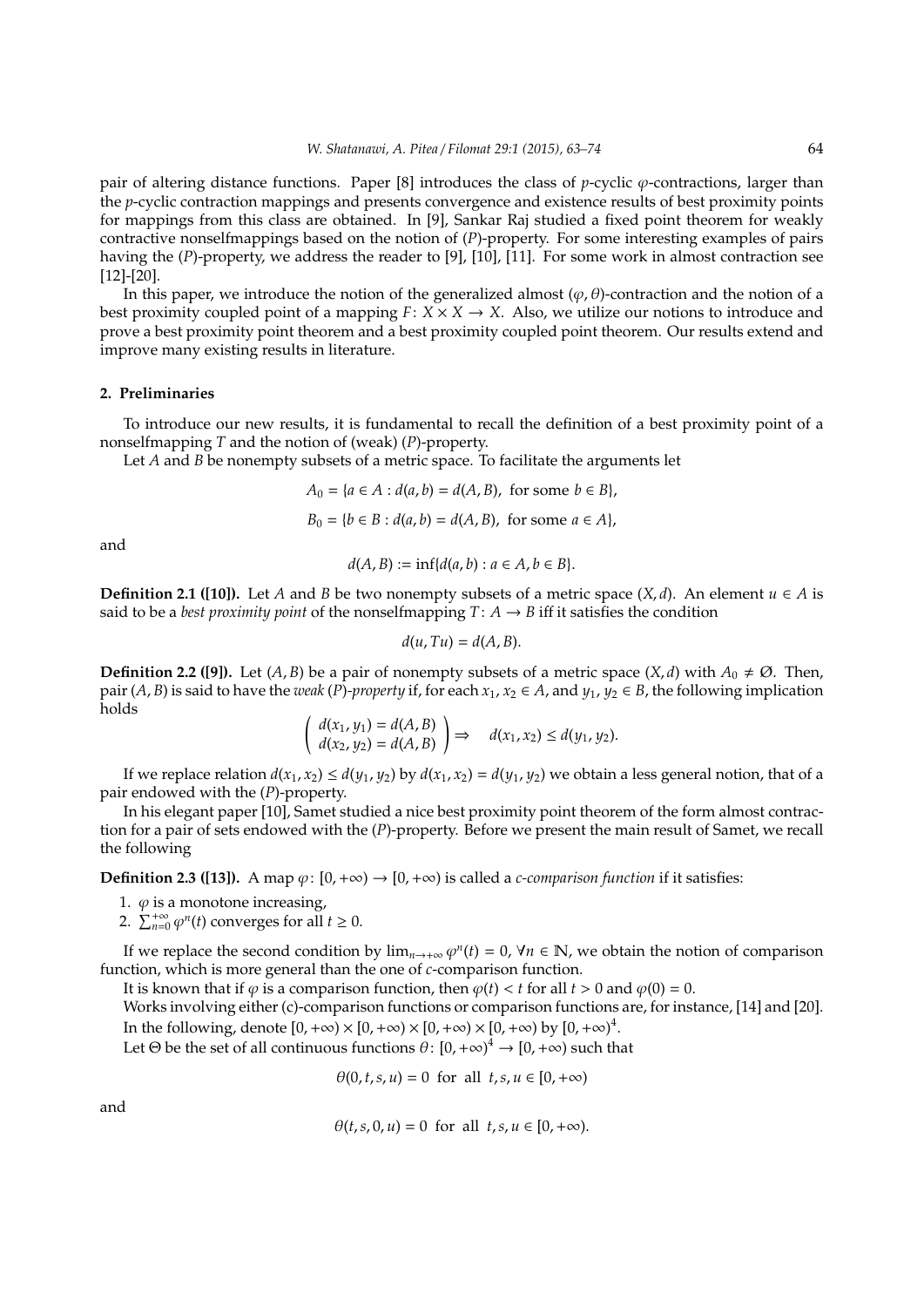**Example 2.4 ([10]).** Define  $\theta_1$ ,  $\theta_2$ ,  $\theta_3$ :  $[0, +\infty)^4 \rightarrow [0, +\infty)$  by the formulas

$$
\theta_1(t, s, u, v) = \tau \inf\{t, s, u, v\}, \quad \tau > 0,
$$
  

$$
\theta_2(t, s, u, v) = \tau \ln(1 + t \text{ }uv), \quad \tau > 0,
$$

and

$$
\theta_3(t,s,u,v)=\tau t s u v, \quad \tau>0.
$$

Then  $\theta_1$ ,  $\theta_2$ ,  $\theta_3 \in \Theta$ .

Samet [10] introduced the following definition.

**Definition 2.5 ([10]).** Let  $\varphi$  be a *c*-comparison function, and  $\theta \in \Theta$ . A mapping  $T: A \rightarrow B$  is called an *almost*  $(\varphi, \theta)$ -contraction if, for each  $x, y \in A$ ,

$$
d(Tx, Ty) \le \varphi(d(x, y)) + \theta(d(y, Tx) - d(A, B), d(x, Ty) - d(A, B),
$$
  

$$
d(x, Tx) - d(A, B), d(y, Ty) - d(A, B)).
$$

The main result of Samet is

**Theorem 2.6 ([10]).** *Let A and B two closed subsets of a complete metric space* (*X*, *d*) *such that A*<sup>0</sup> *is nonempty. Suppose that*  $T: A \rightarrow B$  *satisfies the following conditions:* 

*1) T* is an almost  $(\varphi, \theta)$ -contraction; *2)*  $TA_0 ⊆ B_0;$ *3) Pair* (*A*, *B*) *has the P-property. Then, there exists a unique element x*∗ ∈ *A such that*

$$
d(x^*, Tx^*) = d(A, B).
$$

*Moreover, for any fixed element*  $x_0 \in A_0$ *, any iterative sequence*  $(x_n)$  *satisfying* 

$$
d(x_{n+1}, Tx_n) = d(A, B)
$$

*converges to x*<sup>∗</sup> *.*

### **3. Main Results**

Our first aim in the paper is to introduce and prove a best proximity point theorem for a more general case. For this instance, we introduce the notion of a generalized almost  $(\varphi, \theta)$ -contraction, as follows

**Definition 3.1.** Let  $\varphi$  be a comparison function, and  $\theta \in \Theta$ . Mapping *T*:  $A \rightarrow B$  is called a *generalized almost*  $(\varphi, \theta)$ -contraction if, for each  $x, y \in A$ ,

$$
d(Tx, Ty) \le \varphi(d(x, y)) + \theta(d(y, Tx) - d(A, B), d(x, Ty) - d(A, B),
$$
  

$$
d(x, Tx) - d(A, B), d(y, Ty) - d(A, B)).
$$

Our first result is

**Theorem 3.2.** *Consider A and B two closed subsets of a complete metric space*  $(X, d)$  *for which*  $A_0$  *is nonempty. Let*  $T: A \rightarrow B$  *be a mapping which satisfies the following conditions:* 

1) *T* is a generalized almost (φ, θ)-contraction;

2)  $TA_0 ⊆ B_0;$ 

3) *Pair* (*A*, *B*) *has the weak P-property.*

*Then, there exists a unique best proximity point of T,*  $x^* \in A$ *.*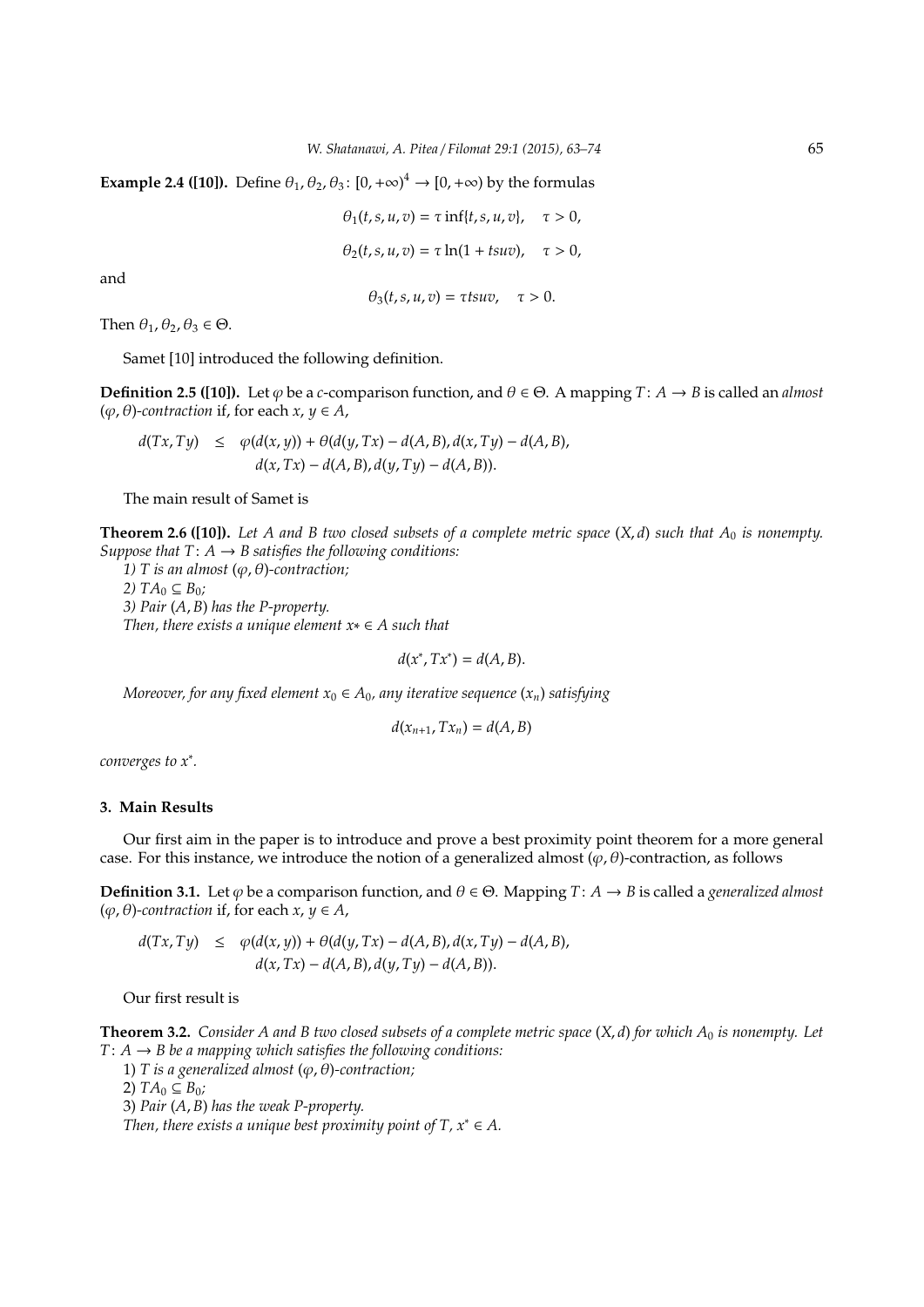*Proof.* Consider  $x_0 \in A_0$ . Since  $TA_0 \subseteq B_0$ , then  $Tx_0 \in B_0$ , and there is  $x_1 \in A_0$  such that  $d(x_1, Tx_0) = d(A, B)$ . By continuing this procedure, we obtain a sequence  $(x_n) \subseteq A_0$ ,

$$
d(x_{n+1}, Tx_n) = d(A, B), \quad \forall n \in \mathbb{N} \cup \{0\}.
$$

If there is  $n \in \mathbb{N} \cup \{0\}$ , for which  $d(x_{n+1}, x_n) = 0$ , it follows

$$
d(A,B) \leq d(x_n,Tx_n) \leq d(x_n,x_{n+1}) + d(x_{n+1},Tx_n) = d(x_{n+1},Tx_n) = d(A,B),
$$

hence  $d(A, B) = d(x_n, Tx_n)$ , so  $x_n$  is a best proximity point of *T*.

Without loss of generality, in the following we may assume that  $d(x_n, x_{n+1}) > 0$ , for each  $n \in \mathbb{N} \cup \{0\}$ . (*A*, *B*) satisfies the weak (*P*)-property, so  $d(x_n, x_{n+1})$  ≤  $d(Tx_{n-1}, Tx_n)$ ,  $n \in \mathbb{N}$ .

Using the almost  $(\varphi, \theta)$ -contraction property of *T*, we have

$$
d(x_n, x_{n+1}) \le d(Tx_{n-1}, Tx_n)
$$
  
\n
$$
\le \varphi(d(x_{n-1}, x_n)) + \theta(d(x_n, Tx_{n-1}) - d(A, B), d(x_{n-1}, Tx_n) - d(A, B),
$$
  
\n
$$
d(x_{n-1}, Tx_{n-1}) - d(A, B), d(x_n, Tx_n) - d(A, B))
$$
  
\n
$$
= \varphi(d(x_{n-1}, x_n)) + \theta(0, d(x_{n-1}, Tx_n) - d(A, B),
$$
  
\n
$$
d(x_{n-1}, Tx_{n-1}) - d(A, B), d(x_n, Tx_n) - d(A, B))
$$
  
\n
$$
= \varphi(d(x_{n-1}, x_n)), \quad n \in \mathbb{N} \cup \{0\}.
$$

Applying repeatedly this inequality, and using the monotone of  $\varphi$ , we get

$$
d(x_n,x_{n+1})\leq \varphi^n(d(x_0,x_1)),\quad n\in\mathbb{N}\cup\{0\}.
$$

But  $\varphi$  is a comparison function, so, taking  $n \to +\infty$ , we obtain  $\lim_{n \to +\infty} d(x_n, x_{n+1}) = 0$ .

Taking into account the inequalities

$$
d(A, B) \leq d(x_n, Tx_n) \leq d(x_n, x_{n+1}) + d(x_{n+1}, Tx_n),
$$

and letting  $n \rightarrow +\infty$ , we obtain

$$
\lim_{n \to +\infty} d(x_n, Tx_n) = d(A, B). \tag{1}
$$

Let  $\varepsilon > 0$ . Since  $\lim_{n\to+\infty} d(x_n, x_{n+1})$  there exists  $n_0 \in \mathbb{N}$  such that for each  $n > n_0$ , we have

$$
d(x_n, x_{n+1}) < \frac{1}{2} (\varepsilon - \varphi(\varepsilon)). \tag{2}
$$

We shall prove that  $d(x_n, x_m) < \varepsilon$ , for each  $m > n > n_0$  by induction on *m*. For  $m = n + 1$ , we obtain

$$
d(x_n,x_{n+1})<\frac{1}{2}(\varepsilon-\varphi(\varepsilon))<\varepsilon.
$$

Suppose the inequality is satisfied for  $m = k$ , and we shall prove that the relation holds for  $m = k + 1$ . The triangular inequality leads us to

$$
d(x_n, x_{k+1}) \leq d(x_n, x_{n+1}) + d(x_{n+1}, x_{k+1}). \tag{3}
$$

Since  $d(x_{n+1}, Tx_n) = d(A, B)$ , and  $d(x_{k+1}, Tx_k) = d(A, B)$ , applying the weak (*P*)-property, it follows that  $d(x_{n+1}, x_{k+1}) \le d(Tx_n, Tx_k)$ . The almost  $(\varphi, \theta)$ -contraction property of *T*, we obtain

$$
d(x_{n+1}, x_{k+1}) \le d(Tx_n, Tx_k)
$$
  
\n
$$
\le \varphi(d(x_n, x_k)) + \theta(d(x_k, Tx_n) - d(A, B), d(x_n, Tx_k) - d(A, B),
$$
  
\n
$$
d(x_n, Tx_n) - d(A, B), d(x_k, Tx_k) - d(A, B))
$$
\n(4)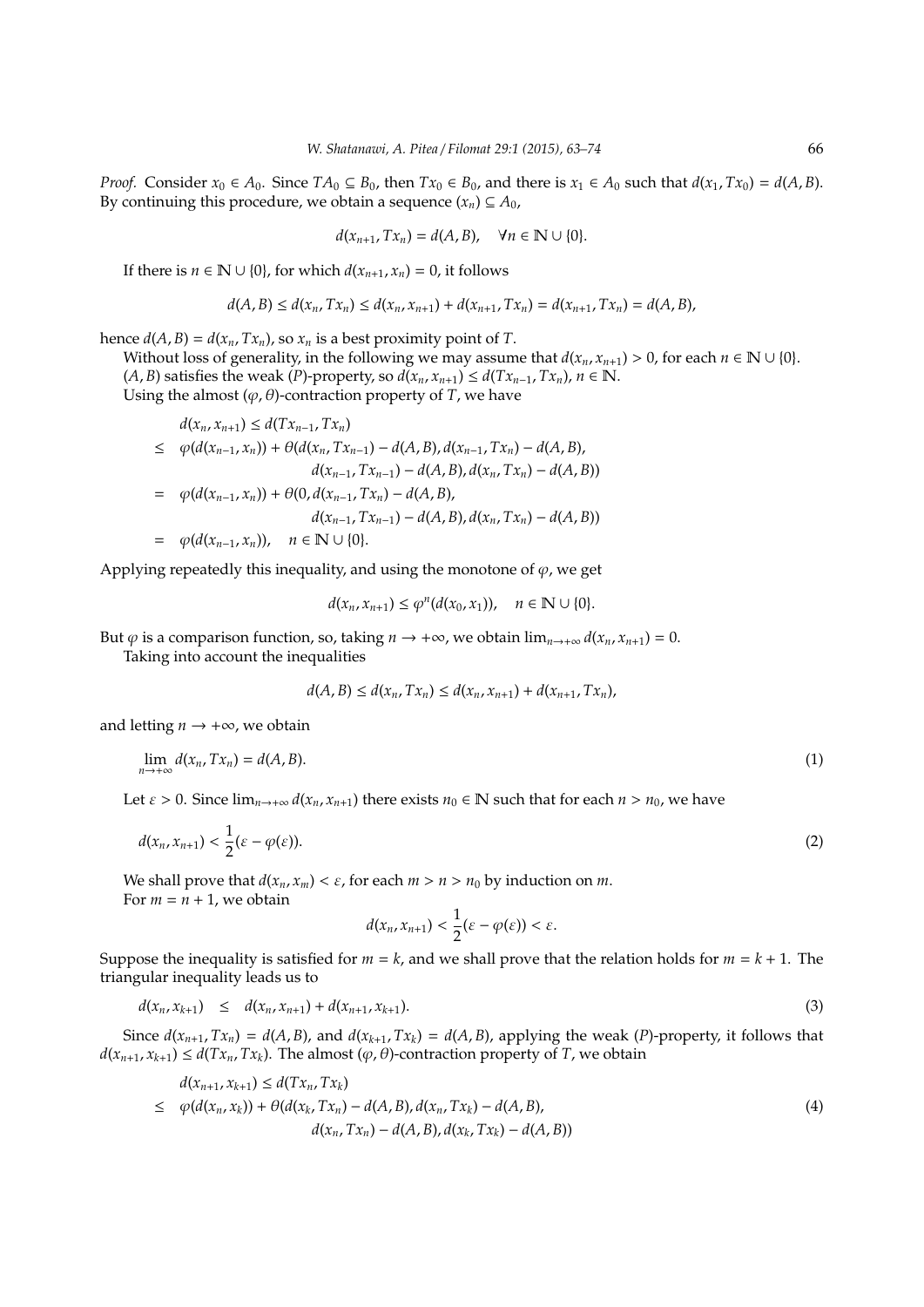Since  $\theta$  is a continuous function and  $\lim_{n\to+\infty} d(x_n, Tx_n) = d(A, B)$ , we have

$$
\limsup_{n\to+\infty} \theta(d(x_k,Tx_n)-d(A,B),d(x_n,Tx_k)-d(A,B),
$$
  

$$
d(x_n,Tx_n)-d(A,B),d(x_k,Tx_k)-d(A,B))=0.
$$

Thus, we may consider that  $n_0$  is large enough so for each  $n > n_0$ ,

$$
\theta(d(x_k, Tx_n) - d(A, B), d(x_n, Tx_k) - d(A, B),d(x_n, Tx_n) - d(A, B), d(x_k, Tx_k) - d(A, B)) < \frac{1}{2}(\varepsilon - \varphi(\varepsilon))
$$
\n(5)

Using inequalities  $(2)$ ,  $(4)$ , and  $(5)$  into  $(3)$ , we get

$$
d(x_n,x_{k+1}) \leq \frac{1}{2}(\varepsilon - \varphi(\varepsilon)) + \varphi(\varepsilon) + \frac{1}{2}(\varepsilon - \varphi(\varepsilon)),
$$

hence  $d(x_n, x_{k+1}) < \varepsilon$ , and we proved that  $d(x_n, x_m) < \varepsilon$ ,  $m > n > n_0$ . We got that  $(x_n)$  is a Cauchy sequence in *A*, which is a closed subset of  $(X, d)$ , a complete metric space. Therefore, there exists  $x \in A$  such that lim<sub>*n*→+∞</sub>  $x_n = x^*$ .

Using the triangle inequality, it follows

$$
d(x^*, Tx^*) \le d(x^*, x_n) + d(x_n, Tx_n) + d(Tx^*, Tx_n).
$$
\n(6)

Letting  $n \to +\infty$  in the inequality

$$
d(Tx^*,Tx_n) \leq \varphi(d(x^*,x_n)) + \theta(d(x_n,Tx^*) - d(A,B), d(x^*,Tx_n) - d(A,B),d(x_n,Tx_n) - d(A,B), d(x^*,Tx^*) - d(A,B)),
$$

it follows  $\lim_{n\to+\infty} d(Tx_n, Tx^*) = 0$ . Taking  $n \to +\infty$  in relation (6), it follows that  $d(x^*, Tx^*) = d(A, B)$ , so  $x^*$  is a best proximity point of *T*.

We shall focus now on the uniqueness of the best proximity point of *T*. Suppose there are  $x^* \neq y^*$  two best proximity points of *T*. We obtain

$$
d(x^*, y^*) \leq d(Tx^*, Ty^*)
$$
  
\n
$$
\leq \varphi(d(x^*, y^*)) + \theta(d(y^*, Tx^*) - d(A, B), d(x^*, Ty^*) - d(A, B),
$$
  
\n
$$
d(x^*, Tx^*) - d(A, B), d(y^*, Ty^*) - d(A, B))
$$
  
\n
$$
= \varphi(d(x^*, y^*)) + \theta(d(y^*, Tx^*) - d(A, B), d(x^*, Ty^*) - d(A, B),
$$
  
\n
$$
0, d(y^*, Ty^*) - d(A, B))
$$
  
\n
$$
\leq \varphi(d(x^*, y^*)),
$$

which is impossible, since  $x^* \neq y^*$ . The uniqueness part has been proved now.

Let us take the particular case of  $\varphi$ :  $[0, +\infty) \to [0, +\infty)$ ,  $\varphi(t) = kt$ , where  $k \in [0, 1)$ , and

$$
\theta \colon [0, +\infty)^4 \to [0, +\infty), \quad \theta(t_1, t_2, t, 3, t_4) = L \min\{t_1, t_2, t_3, t_4\},\
$$

for some  $L \geq 0$ . We obtain the following corollary.

**Corollary 3.3.** Let A and B be two closed subsets of a complete metric space  $(X, d)$  for which  $A_0$  is nonempty. Let  $T: A \rightarrow B$  *be a mapping which satisfies the following conditions:* 

1)  $TA_0 \subseteq B_0$ ;

2) *Pair* (*A*, *B*) *has the weak* (*P*)*-property.*

*Suppose there exist*  $k \in [0, 1)$  *and*  $L \ge 0$  *such that* 

$$
d(Tx, Ty) \leq kd(x, y) + L \min\{d(y, Tx) - d(A, B), d(x, Ty) - d(A, B),
$$
  

$$
d(x, Tx) - d(A, B), d(y, Ty) - d(A, B)\}
$$

*holds for all x,*  $y \in A$ *. Then, there exists a unique best proximity point of T,*  $x^* \in A$ *.*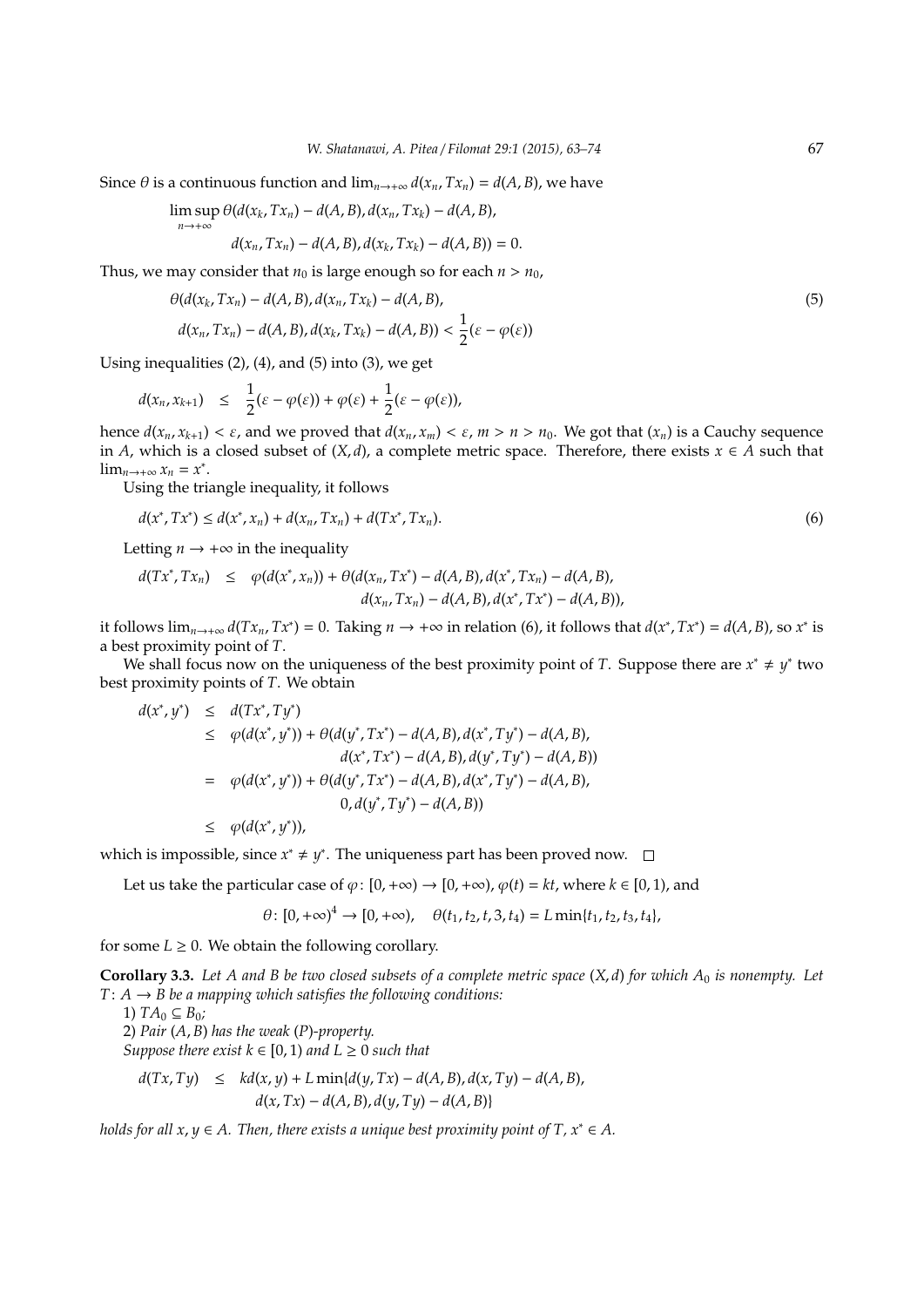By considering  $A = B$  in Theorem 3.2, we get the next corollary

**Corollary 3.4.** Let A be a closed subsets of a complete metric space  $(X, d)$ . Let T:  $A \rightarrow A$  be a mapping such that

$$
d(Tx, Ty) \le \varphi(d(x, y)) + \theta(d(y, Tx), d(x, Ty), d(x, Tx), d(y, Ty))
$$

*holds for all x, y*  $\in$  *A. Then T has a unique fixed point u*  $\in$  *A; that is Tu = u.* 

Our second aim in this paper is to present a best proximity coupled point of a mapping  $T: X \times X \rightarrow X$ . Before we present our second result we introduce the following definition.

**Definition 3.5.** Let *A* and *B* be closed subsets of a metric space  $(X, d)$ . An element  $(u, v) \in X \times X$  is called a *best proximity coupled point* of a mapping  $F: X \times X \to X$  if  $u \in A$ ,  $v \in B$  and  $d(u, F(u, v)) = d(A, B)$  and  $d(v, F(v, u)) = d(A, B).$ 

**Theorem 3.6.** Let A and B be two closed subsets of a complete metric space  $(X, d)$  for which  $A_0$  and  $B_0$  are nonempty. *Let*  $F: X \times X \rightarrow X$  *be a continuous mapping which satisfies the following conditions:* 

1)  $F(A_0 \times B_0) \subseteq B_0$ ;

2)  $F(B_0 \times A_0) \subseteq A_0$ ;

3) *Pair* (*A*, *B*) *has the* (*P*)*-property. Also, suppose there exist functions*  $\varphi$  *and*  $\theta \in \Theta$  *such that* 

$$
d(F(x, y), F(u, v))
$$

 $\leq \varphi(\max\{d(x, u), d(y, v)\}) + \theta(d(u, F(x, y)) - d(A, B), d(v, F(y, x)) - d(A, B),$  $d(x, F(x, y)) - d(A, B), d(y, F(y, x)) - d(A, B)$  (7)

*holds for all*  $x, y, u, v \in X$ *.* 

*Then, there exists a unique best proximity coupled point of F of the form* (*u*, *u*)*.*

*Proof.* Choose  $x_0 \in A_0$  and  $y_0 \in B_0$ . Since  $F(x_0, y_0) \in B_0$ , we choose  $x_1 \in A$  such that  $d(x_1, F(x_0, y_0)) = d(A, B)$ . Also, since  $F(y_0, x_0) \in A_0$  we choose  $y_1 \in B$  such that  $d(y_1, F(y_0, x_0)) = d(B, A)$ . As  $F(x_1, y_1) \in B_0$ , we choose  $x_2 \in A$  such that  $d(x_2, F(x_1, y_1)) = d(A, B)$ . Also, since  $F(y_1, x_1) \in A_0$  we choose  $y_2 \in B$  such that  $d(y_2, F(y_1, x_1)) = d(B, A)$ . Continuing this process, we construct two sequences  $(x_n)$  in *A* and  $(y_n)$  in *B* such that

$$
d(x_{n+1}, F(x_n, y_n)) = d(A, B)
$$

and

$$
d(y_{n+1}, F(y_n, x_n)) = d(B, A)
$$

hold for all  $n \in \mathbb{N} \cup \{0\}$ .

Suppose there exists  $n \in \mathbb{N}$  such that  $d(x_n, x_{n+1}) = 0$  and  $d(y_n, y_{n+1}) = 0$ . Thus

$$
d(A, B) \leq d(x_n, F(x_n, y_n))
$$
  
\n
$$
\leq d(x_n, x_{n+1}) + d(x_{n+1}, F(x_n, y_n))
$$
  
\n
$$
= d(A, B).
$$

Thus we have  $d(A, B) = d(x_n, F(x_n, y_n))$ . Similarly, we obtain  $d(A, B) = d(y_n, F(y_n, x_n))$ . Therefore,  $(x_n, y_n)$  is a best proximity coupled point of *F*.

So, we may assume that  $d(x_n, x_{n+1}) > 0$  or  $d(y_n, y_{n+1}) > 0$ .

Since pair  $(A, B)$  has the  $(P)$ -property,  $d(x_n, F(x_{n-1}, y_{n-1})) = d(A, B)$ , and  $d(x_{n+1}, F(x_n, y_n)) = d(A, B)$ , we have

$$
d(x_n, x_{n+1}) = d(F(x_{n-1}, y_{n-1}), F(x_n, y_n)).
$$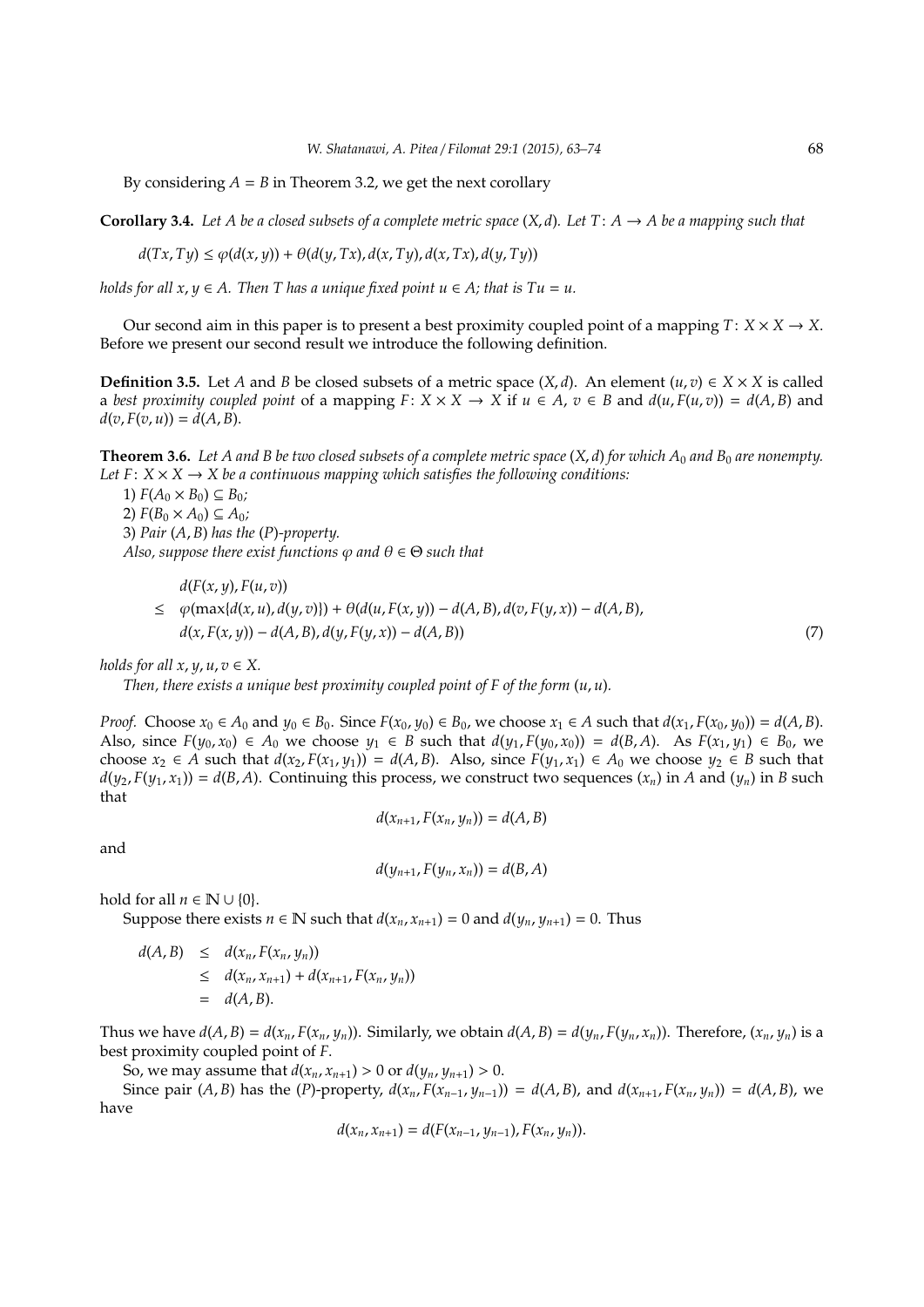By (7), we obtain

$$
d(x_n, x_{n+1})
$$
  
=  $d(F(x_{n-1}, y_{n-1}), F(x_n, y_n))$   
 $\leq \varphi(\max\{d(x_{n-1}, x_n), d(y_{n-1}, y_n)\} + \theta(d(x_n, F(x_{n-1}, y_{n-1})) - d(A, B),$   
 $d(y_n, F(y_{n-1}, x_{n-1})) - d(A, B), d(x_{n-1}, F(x_{n-1}, y_{n-1})) - d(A, B),$   
 $d(y_{n-1}, F(y_{n-1}, x_{n-1})) - d(A, B))$   
=  $\varphi(\max\{d(x_{n-1}, x_n), d(y_{n-1}, y_n)\}.$  (8)

Also, since pair (A, B) has the (P)-property,  $d(y_n, F(y_{n-1}, x_{n-1})) = d(A, B)$ , and  $d(y_{n+1}, F(y_n, x_n)) = d(A, B)$ , we have

$$
d(y_n, y_{n+1}) = d(F(y_{n-1}, x_{n-1}), F(y_n, x_n)).
$$

Again by (7), we get

$$
d(y_n, y_{n+1})
$$
  
=  $d(F(y_{n-1}, x_{n-1}), F(y_n, x_n))$   
 $\leq \varphi(\max\{d(y_{n-1}, y_n), d(x_{n-1}, x_n)\}) + \theta(d(y_n, F(y_{n-1}, x_{n-1})) - d(A, B),$   
 $d(x_n, F(x_{n-1}, y_{n-1})) - d(A, B), d(y_{n-1}, F(y_{n-1}, x_{n-1})) - d(A, B),$   
 $d(x_{n-1}, F(x_{n-1}, y_{n-1})) - d(A, B))$   
=  $\varphi(\max\{d(y_{n-1}, y_n), d(x_{n-1}, x_n)\}).$  (9)

Combining (8) and (9), we get

$$
\max\{d(x_n, x_{n+1}), d(y_n, y_{n+1})\} \le \varphi(\max\{d(x_{n-1}, x_n), d(y_{n-1}, y_n)\}).
$$
\n(10)

Repeating (10) *n*-times, we obtain

$$
\max\{d(x_n, x_{n+1}), d(y_n, y_{n+1})\} \le \varphi(\max\{d(x_{n-1}, x_n), d(y_{n-1}, y_n)\})
$$
  
\n
$$
\le \varphi^2(\max\{d(x_{n-2}, x_{n-1}), d(y_{n-2}, y_{n-1})\})
$$
  
\n
$$
\vdots
$$
  
\n
$$
\le \varphi^n(\max\{d(x_0, x_1), d(y_0, y_1)\}).
$$

Thus

$$
\lim_{n\to+\infty}d(x_n,x_{n+1})=\lim_{n\to+\infty}d(y_n,y_{n+1})=0.
$$

On other hand,

$$
d(A, B) \leq d(x_n, F(x_n, y_n))
$$
  
\n
$$
\leq d(x_n, x_{n+1}) + d(x_{n+1}, F(x_n, y_n))
$$
  
\n
$$
= d(x_n, x_{n+1}) + d(A, B).
$$

Letting  $n \rightarrow +\infty$  in the above inequalities, we get

$$
\lim_{n\to+\infty}d(x_n,F(x_n,y_n))=d(A,B).
$$

Similarly, one can show that

$$
\lim_{n\to+\infty}d(y_n,F(y_n,x_n))=d(A,B).
$$

Consider  $\epsilon > 0$ . Since  $\varphi^n(\max\{d(x_0, x_1), d(y_0, y_1)\} \to 0$  as  $n \to +\infty$ , there exists  $n_0 \in \mathbb{N}$  such that

$$
d(x_n,x_{n+1})<\frac{1}{2}(\epsilon-\varphi(\epsilon))
$$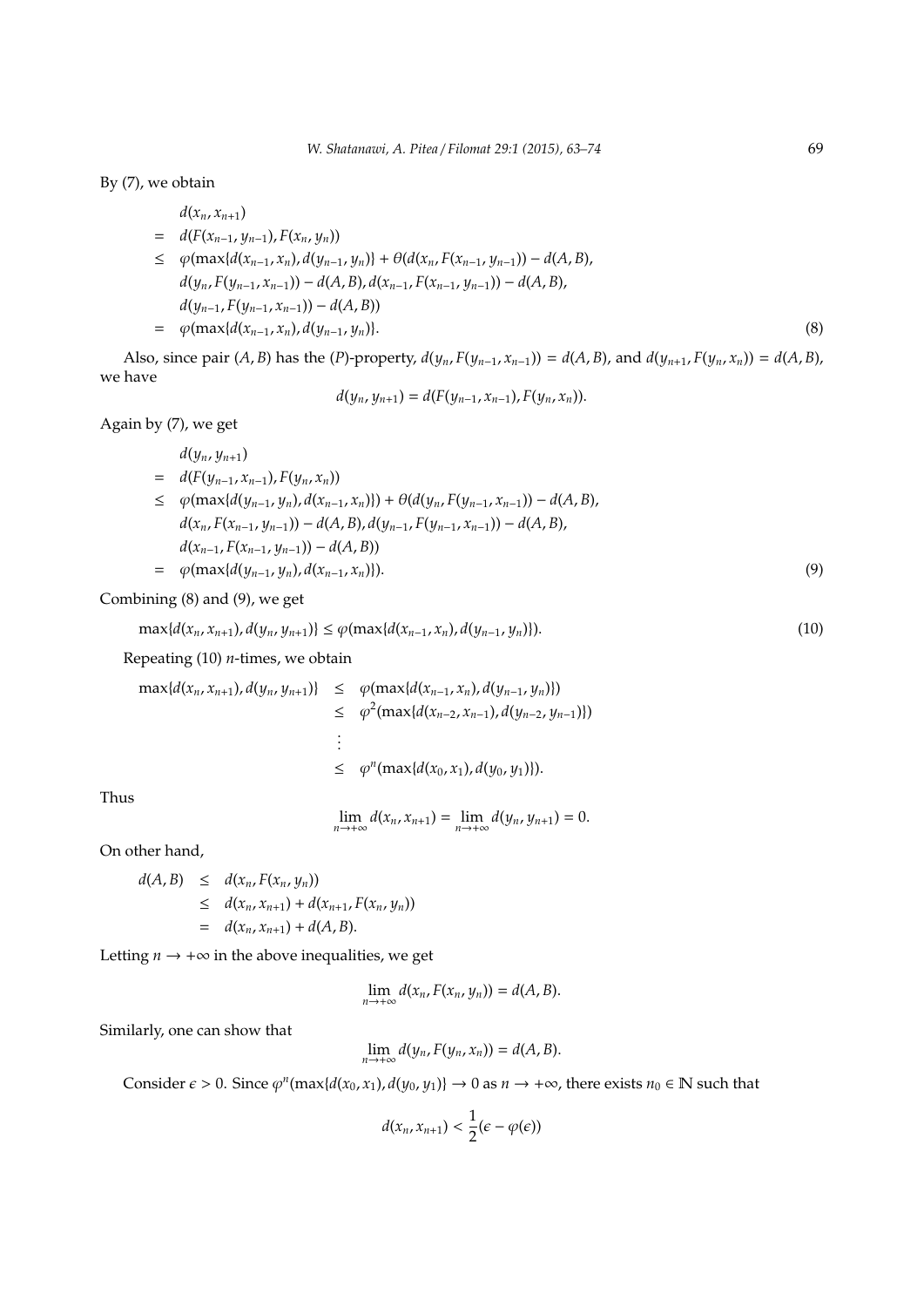and

$$
d(y_n,y_{n+1})<\frac{1}{2}(\epsilon-\varphi(\epsilon))
$$

hold for all  $n \geq n_0$ .

Now, we use the induction on *m* to prove that

$$
\max\{d(x_n,x_m),d(y_n,y_m)\}<\varepsilon\ \forall\ m>n\geq n_0.
$$
\n(11)

Note that (11) holds for  $m = n + 1$  because  $\max\{d(x_n, x_m), d(y_n, y_m)\} < \frac{1}{2}(\epsilon - \varphi(\epsilon)) < \epsilon$  holds for all  $n \ge n_0$ . Assume inequality (11) holds for *m* = *k*. Now, we prove relation (11) for *m* = *k* + 1. By using the triangular inequality, we have

$$
d(x_n, x_{k+1}) \le d(x_n, x_{n+1}) + d(x_{n+1}, x_{k+1}).
$$
\n(12)

Since pair  $(A, B)$  has the  $(P)$ -property,  $d(x_{n+1}, F(x_n, y_n)) = d(A, B)$ , and

$$
d(x_{k+1}, F(x_k, y_k)) = d(A, B)
$$

we have

$$
d(x_{n+1}, x_{k+1}) \leq d(F(x_n, y_n), F(x_k, y_k)).
$$

Using the contraction condition (7), we have

$$
d(x_{n+1}, x_{k+1})
$$
  
=  $d(F(x_n, y_n), F(x_k, y_k))$   

$$
\leq \varphi(\max\{d(x_n, x_k), d(y_n, y_k)\}) + \theta(d(x_k, F(x_n, y_n)) - d(A, B),
$$
  

$$
d(y_k, F(y_n, x_n)) - d(A, B), d(x_n, F(x_n, y_n)) - d(A, B), d(y_n, F(y_n, x_n)) - d(A, B)),
$$

and

$$
d(y_{n+1}, y_{k+1})
$$
  
=  $d(F(y_n, x_n), F(y_k, x_k))$   
 $\leq \varphi(\max\{d(x_n, x_k), d(y_n, y_k)\}) + \theta(d(y_k, F(x_n, x_n)) - d(A, B),$   
 $d(x_k, F(x_n, y_n)) - d(A, B), d(y_n, F(x_n, x_n)) - d(A, B), d(x_n, F(x_n, y_n)) - d(A, B)),$ 

Using the properties of  $\theta$ , and the fact that  $\lim_{n\to+\infty} d(x_n, F(x_n, y_n)) = d(A, B)$ , and  $\lim_{n\to+\infty} d(y_n, F(y_n, x_n)) =$  $d(A, B)$  we have

$$
\limsup_{n \to +\infty} \theta(d(x_k, F(x_n, y_n)) - d(A, B), d(y_k, F(y_n, x_n)) - d(A, B),d(x_n, F(x_n, y_n)) - d(A, B), d(y_n, F(y_n, x_n)) - d(A, B)) = 0,
$$

and

$$
\limsup_{n \to +\infty} \theta(d(y_k, F(y_n, x_n)) - d(A, B), d(x_k, F(x_n, y_n)) - d(A, B),d(y_n, F(y_n, x_n)) - d(A, B), d(x_n, F(x_n, y_n)) - d(A, B)) = 0,
$$

Thus for  $n_0$  large enough, we have

$$
\theta(d(x_k, F(x_n, y_n)) - d(A, B), d(y_k, F(y_n, x_n)) - d(A, B),d(x_n, F(x_n, y_n)) - d(A, B), d(y_n, F(y_n, x_n)) - d(A, B)) < \frac{1}{2}(\epsilon - \varphi(\epsilon)).
$$

(13)

(14)

(15)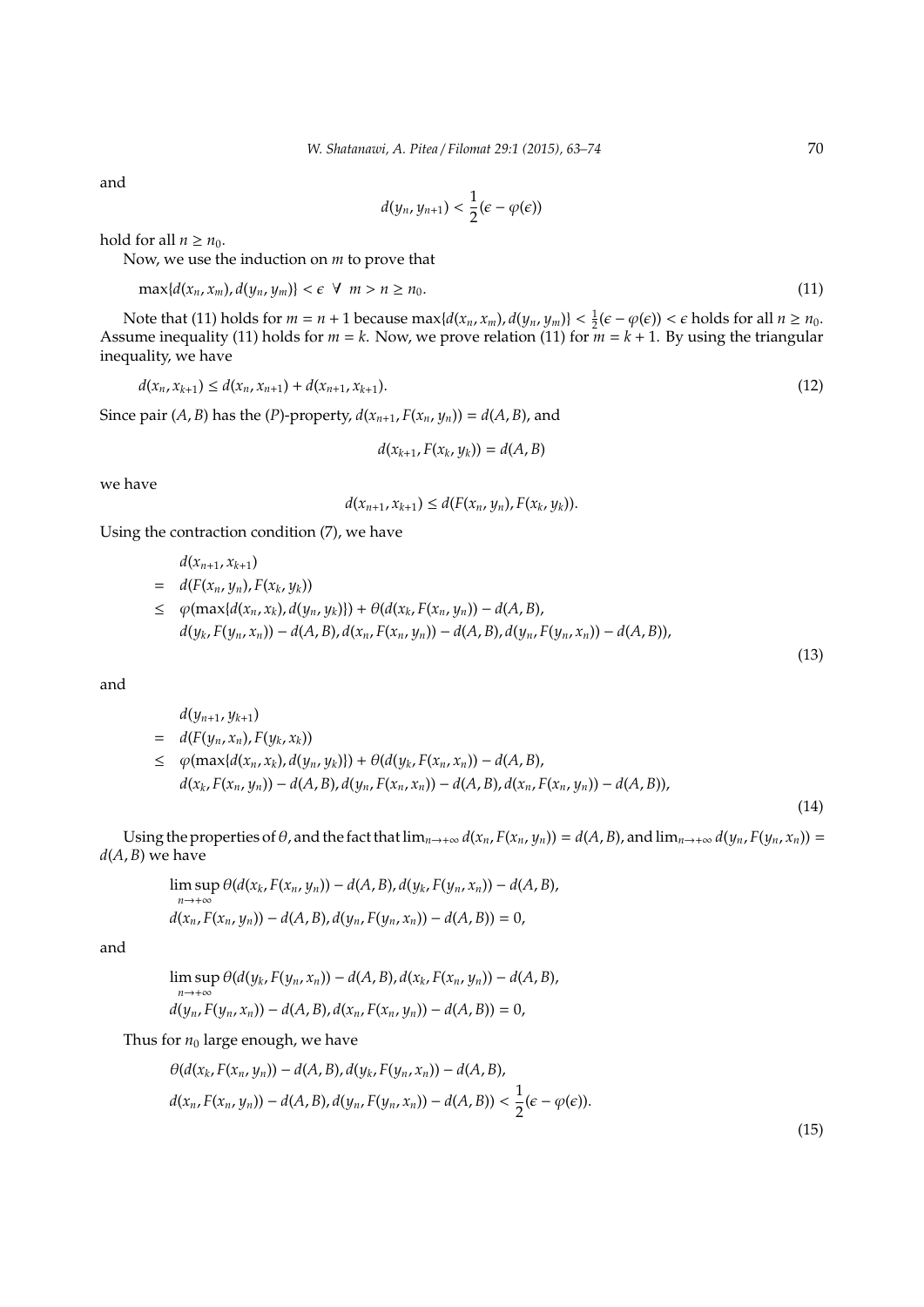and

$$
\theta(d(y_k, F(y_n, x_n)) - d(A, B), d(x_k, F(x_n, y_n)) - d(A, B),d(y_n, F(y_n, x_n)) - d(A, B), d(x_n, F(x_n, y_n)) - d(A, B)) < \frac{1}{2}(\epsilon - \varphi(\epsilon)).
$$
\n(16)

From relation (11)-(16), we get

$$
\max\{d(x_n, x_{k+1}, d(y_n, y_{k+1}))\} \le \frac{1}{2}(\epsilon - \varphi(\epsilon)) + \varphi(\epsilon) + \frac{1}{2}(\epsilon - \varphi(\epsilon)) < \epsilon. \tag{17}
$$

Thus (11) holds for  $m = k + 1$ . Thus (11) holds for all  $m \ge n \ge n_0$ . Thus  $(x_n)$  and  $(y_n)$  are Cauchy sequences in *A* and *B* respectively. Since  $(X, d)$  is complete, there exist  $u, v \in X$  such that

$$
\lim_{n\to+\infty}x_n=u
$$

and

$$
\lim_{n\to+\infty}y_n=v.
$$

Since *A* and *B* are closed, we get  $u \in A$  and  $v \in B$ .

Letting  $n \to +\infty$  in

$$
d(x_{n+1}, F(x_n, y_n)) = d(A, B)
$$

and using the continuity of *F*, we get

$$
d(u, F(u, v)) = d(A, B).
$$

Similarly, we get

$$
d(v, F(v, u)) = d(A, B).
$$

Thus,  $(u, v)$  is a best proximity coupled point of *F*. Now, we show that  $u = v$ . Using the  $(P)$ -property of pair (*A*, *B*), we get

$$
d(u,v) = d(F(u,v), F(v,u)).
$$

Using inequality (7), we get

$$
d(u, v) = d(F(u, v), F(v, u))
$$
  
\n
$$
\leq \varphi(\max\{d(u, v), d(v, u)\}) + \theta(d(v, F(u, v)) - d(A, B),
$$
  
\n
$$
d(u, F(v, u)) - d(A, B), d(u, F(u, v)) - d(A, B), d(v, F(v, u)) - d(A, B))
$$
  
\n
$$
= \varphi(d(u, v)) + \theta(d(v, F(u, v)) - d(A, B), d(u, F(v, u)) - d(A, B), 0, 0)
$$
  
\n
$$
= \varphi(d(u, v)).
$$

Since  $\varphi(t) < t$  for all  $t > 0$ , we conclude that  $d(u, v) = 0$ . Thus  $u = v$ .

To prove the uniqueness of the best proximity coupled point of *F*, we assume that *w* is another best proximity coupled point of F; that is,  $d(u, F(u, u)) = d(A, B)$  and  $d(w, F(w, w)) = d(A, B)$ . Using the (P)-property of pair  $(A, B)$ , we get  $d(u, w) = d(F(u, u), F(w, w))$ . Now using (7), we get

$$
d(u, w) = d(F(u, u), F(w, w))
$$
  
\n
$$
\leq \varphi(d(u, w)) + \theta(d(w, F(u, u)) - d(A, B),
$$
  
\n
$$
d(w, F(u, u)) - d(A, B), d(u, F(u, u)) - d(A, B), d(u, F(u, u)) - d(A, B))
$$
  
\n
$$
= \varphi(d(u, v)) + \theta(d(w, F(u, u)) - d(A, B), d(w, F(u, u)) - d(A, B), 0, 0)
$$
  
\n
$$
= \varphi(d(u, w)).
$$

Again, since  $\varphi(t) < t$  for all  $t > 0$ , we conclude that  $d(u, w) = 0$ . Thus  $u = w$ .  $\Box$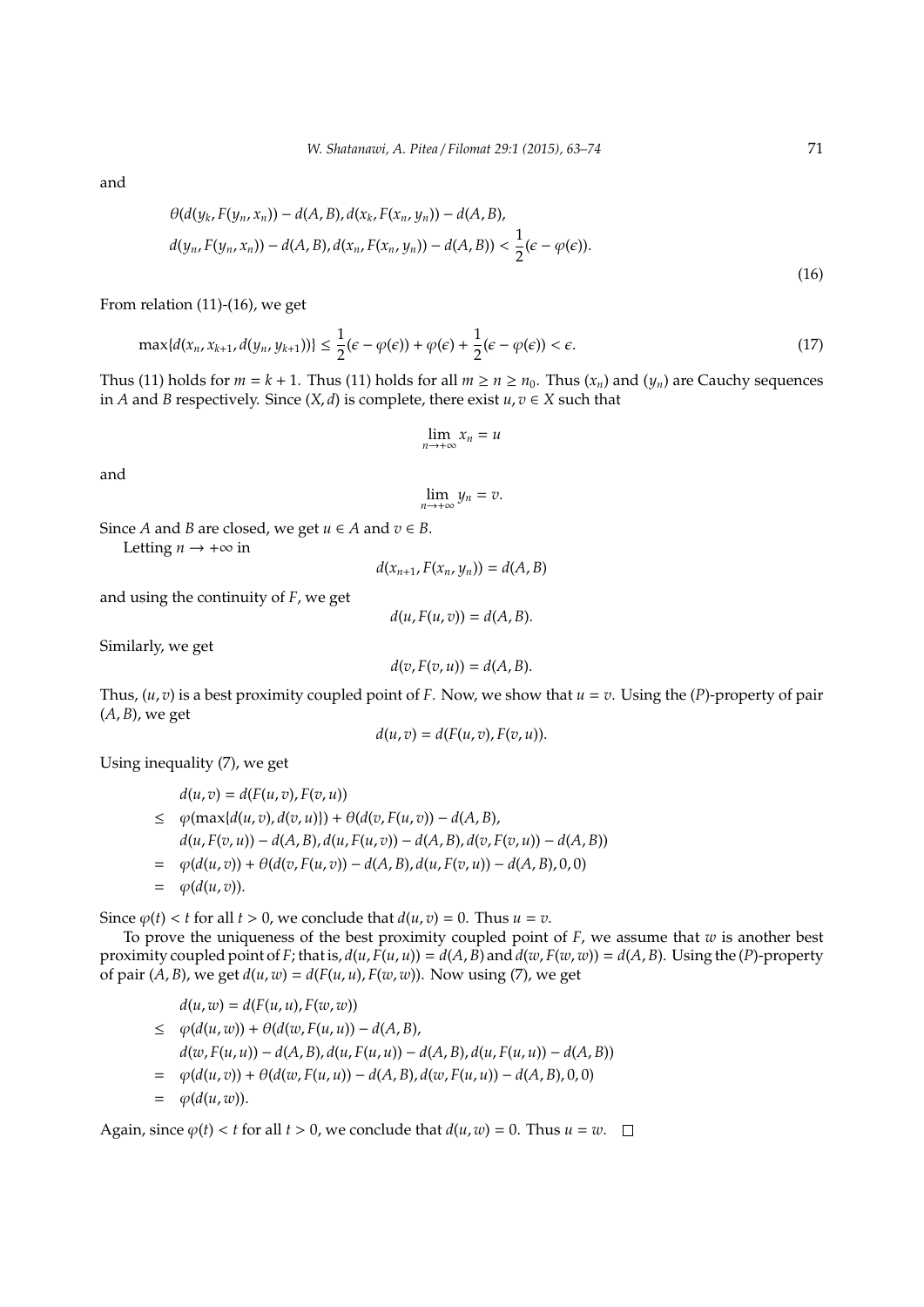Define  $\varphi: [0, +\infty) \to [0, +\infty)$  via  $\varphi(t) = kt$ , where  $k \in [0, 1)$  and

 $\theta: [0, +\infty)^4 \to [0, +\infty), \quad \theta(t_1, t_2, t, 3, t_4) = L \min\{t_1, t_2, t_3, t_4\},\$ 

for some  $L \geq 0$ . The following results are corollaries of Theorem 3.6.

**Corollary 3.7.** Let A and B be two closed subsets of a complete metric space  $(X, d)$  for which  $A_0$  and  $B_0$  are nonempty. *Let*  $F: X \times X \rightarrow X$  *be a continuous mapping which satisfies the following conditions:* 1)  $F(A_0 \times B_0) \subseteq B_0$ ;

2)  $F(B_0 \times A_0) \subseteq A_0$ ; 3) *The pair* (*A*, *B*) *has the* (*P*)*-property. Also, suppose there exist*  $k \in [0, 1)$  *and*  $L \ge 0$  *such that* 

 $d(F(x, y), F(u, v))$  $\leq k \max\{d(x, u), d(y, v)\} + L \min\{d(u, F(x, y)) - d(A, B), d(v, F(y, x)) - d(A, B),$  $d(x, F(x, y)) - d(A, B), d(y, F(y, x)) - d(A, B)$ 

*holds for all x, y, u, v*  $\in$  *X Then, there exists a unique best proximity coupled point of F of the form*  $(u, u)$ *.* 

Take  $B = A$  in Theorem 3.6, we have the following result.

**Corollary 3.8.** Let A a closed subsets of a complete metric space  $(X, d)$ . Let  $F: X \times X \rightarrow X$  be a continuous mapping *with*  $F(A \times A) \subseteq A$ . Suppose there exists a comparison function  $\varphi$  and  $\theta \in \Theta$  such that

*d*(*F*(*x*, *y*), *F*(*u*, *v*))  $\leq \varphi(\max\{d(x, u), d(y, v)\}) + \theta(d(u, F(x, y)), d(v, F(y, x))),$  $d(x, F(x, y)), d(y, F(y, x)))$ 

*holds for all x, y, u, v*  $\in$  *X* Then *F* has a unique coupled fixed point of the form  $(u, u)$ ; that is  $F(u, u) = u$ .

#### **4. Examples and concluding remark**

Now we shall provide an example to substantiate our Theorem 3.2. Function  $\varphi$  which will be used here is a comparison, but not a *c*-comparison, proving that Theorem 2.6 from the work of Samet [10] cannot be applied in our case.

## **Example 4.1.** Consider

$$
X = \left\{0, 1, \frac{1}{2}, \frac{1}{3}, \dots\right\}, \quad A = \left\{0, \frac{1}{2}, \frac{1}{4}, \dots\right\}, \quad B = \left\{0, \frac{1}{3}, \frac{1}{5}, \dots\right\}.
$$

We endow *X* with the metric

$$
d: X \times X \to X, \quad d(x, y) = \begin{cases} 0, & \text{if } x = y; \\ \max\{x, y\}, & \text{if } x \neq y. \end{cases}
$$

Let  $T: X \to X$ ,  $Tx = \frac{x}{1+x}$  $\frac{x}{1+x}$ ,  $\theta: [0, +\infty)^4 \to [0, +\infty)$ ,  $\theta(t, s, u, v) = \inf\{t, s, u, v\}$ , and  $\varphi: [0, +\infty) \to [0, +\infty)$ ,  $\varphi t = \frac{t}{1}$  $\frac{1}{1+t}$ . Then

1.  $TA_0 \subseteq B_0$ .

- 2. Pair (*A*, *B*) has the (*P*)-property.
- 3. *T* is an almost  $(\varphi, \theta)$ -contraction.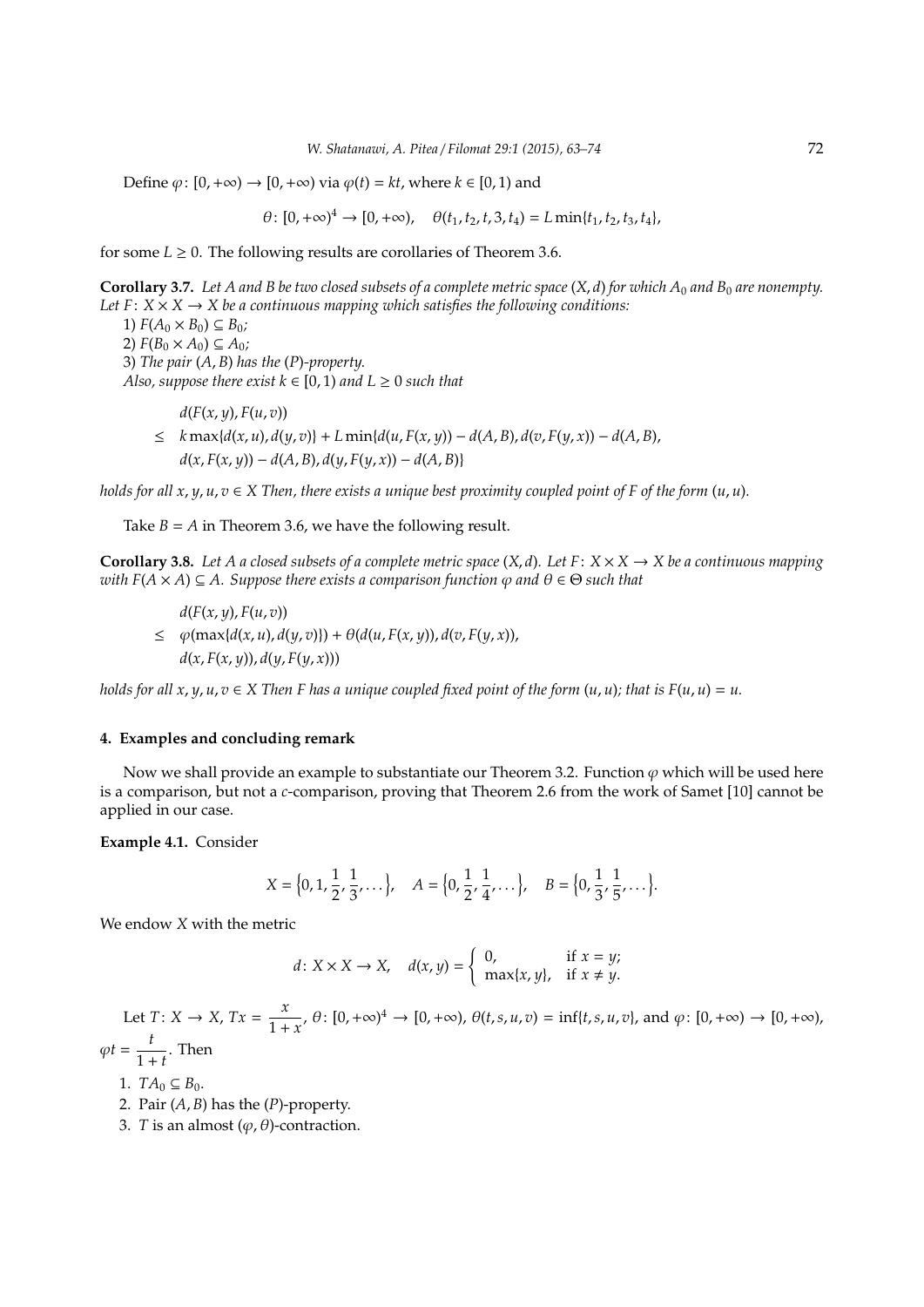*Proof.* Here,  $A_0 = \{0\}$ ,  $B_0 = \{0\}$  and  $d(A, B) = 0$ . So the proofs of (1) and (2) are clear. We spill the proof of (3) into three cases.

CASE 1.  $x = \frac{1}{x}$  $\frac{1}{n}$ ,  $y = \frac{1}{n}$  $\frac{1}{m}$ ,  $n < m$  and  $n$ ,  $m$  are even (the situation  $n > m$  is similar to this one). We obtain

$$
\varphi\Big(d\Big(\frac{1}{n}, \frac{1}{m}\Big)\Big) + \varphi\Big(d\Big(\frac{1}{m}, \frac{1}{n+1}\Big), d\Big(\frac{1}{n}, \frac{1}{m+1}\Big), d\Big(\frac{1}{n}, \frac{1}{n+1}\Big), d\Big(\frac{1}{m}, \frac{1}{m+1}\Big)\Big) \n= \varphi\Big(\frac{1}{n}\Big) + \varphi\Big(\frac{1}{n+1}, \frac{1}{n}, \frac{1}{n}, \frac{1}{m}\Big) \n= \frac{1}{n+1} + \frac{1}{m} \n\ge \frac{1}{n+1} = d\Big(\frac{1}{n+1}, \frac{1}{m+1}\Big) \n= d\Big(\frac{1}{n}, \frac{1}{m}\Big),
$$

so the almost  $(\varphi, \theta)$ -contraction inequality is satisfied.

CASE 2.  $x = y = 0$ . This case is straightforward.

CASE 3.  $x = 0$ , and  $y = \frac{1}{x}$  $\frac{1}{m}$ , where *m* is even (which is similar to *y* = 0, and *x* =  $\frac{1}{m}$  $\frac{1}{m}$ ). We get

$$
d(0, T\frac{1}{m}) = d(0, \frac{1}{m+1}) = \frac{1}{m+1}
$$
  
\n
$$
\leq \varphi(\frac{1}{m}) = \varphi(d(0, \frac{1}{m}))
$$
  
\n
$$
\leq \varphi(d(0, \frac{1}{m})) + \varphi(d(\frac{1}{m}, 0), d(\frac{1}{m}, 0), d(0, 0), d(\frac{1}{m}, \frac{1}{m+1})).
$$

Therefore, *T* is an almost  $(\varphi, \theta)$ -contraction. This end the proof of part (3).

By using Theorem 3.2, we conclude that *T* has a best proximity point in *A*,  $x^* = 0$ .

**Example 4.2.** Let *X* = {0, 2, 3, 4, 5}, define a metric *d* : *X* × *X* → *X* by *d*(*x*, *y*) =  $\frac{1}{2}$ |*x* − *y*|. Take *A* = {0, 3} and  $B = \{2, 4, 5\}.$  Define a mapping  $T: A \to B$  by  $T0 = 5$  and  $T3 = 4$ . Also, define  $\varphi: [0, +\infty) \to [0, +\infty)$  by  $\varphi(t) = \frac{t}{1+t}$  and  $\theta : [0, +\infty)^4 \to [0, +\infty)$ , by  $\theta(t_1, t_2, t_3, t_4) = \inf\{t_1, t_2, t_3, t_4\}$ . Then

- 1.  $TA_0 \subseteq B_0$ .
- 2. Pair (*A*, *B*) has the weak (*P*)-property.
- 3. *T* is a generalized almost  $(\varphi, \theta)$ -contraction.

*Proof.* Here  $A_0 = \{3\}$ ,  $B_0 = \{2, 4\}$  and  $d(A, B) = \frac{1}{2}$ . Thus  $TA_0 \subseteq B_0$ . To prove that  $(A, B)$  has the weak *P*-property, let  $d(x_1, y_1) = d(A, B)$  and  $d(x_2, y_2) = d(A, B)$ . Then  $d(x_1, y_1) = \frac{1}{2}$  and  $d(x_2, y_2) = \frac{1}{2}$ . Thus  $(x_1, y_1), (x_2, y_2) \in \{(3, 2), (3, 4)\}.$  Therefore  $d(x_1, x_2) = 0 \le d(y_1, y_2)$ . Hence pair  $(A, B)$  has the weak (*P*)property. To prove (3), let  $x, y \in A$ . We have only the following cases:

**Case 1:**  $x = y$ . Here  $d(Tx, Ty) = 0$  and hence

$$
d(Tx, Ty) \le \varphi(d(x, y)) + \theta(d(y, Tx) - d(A, B), d(x, Ty) - d(A, B),
$$
  

$$
d(x, Tx) - d(A, B), d(y, Ty) - d(A, B)).
$$